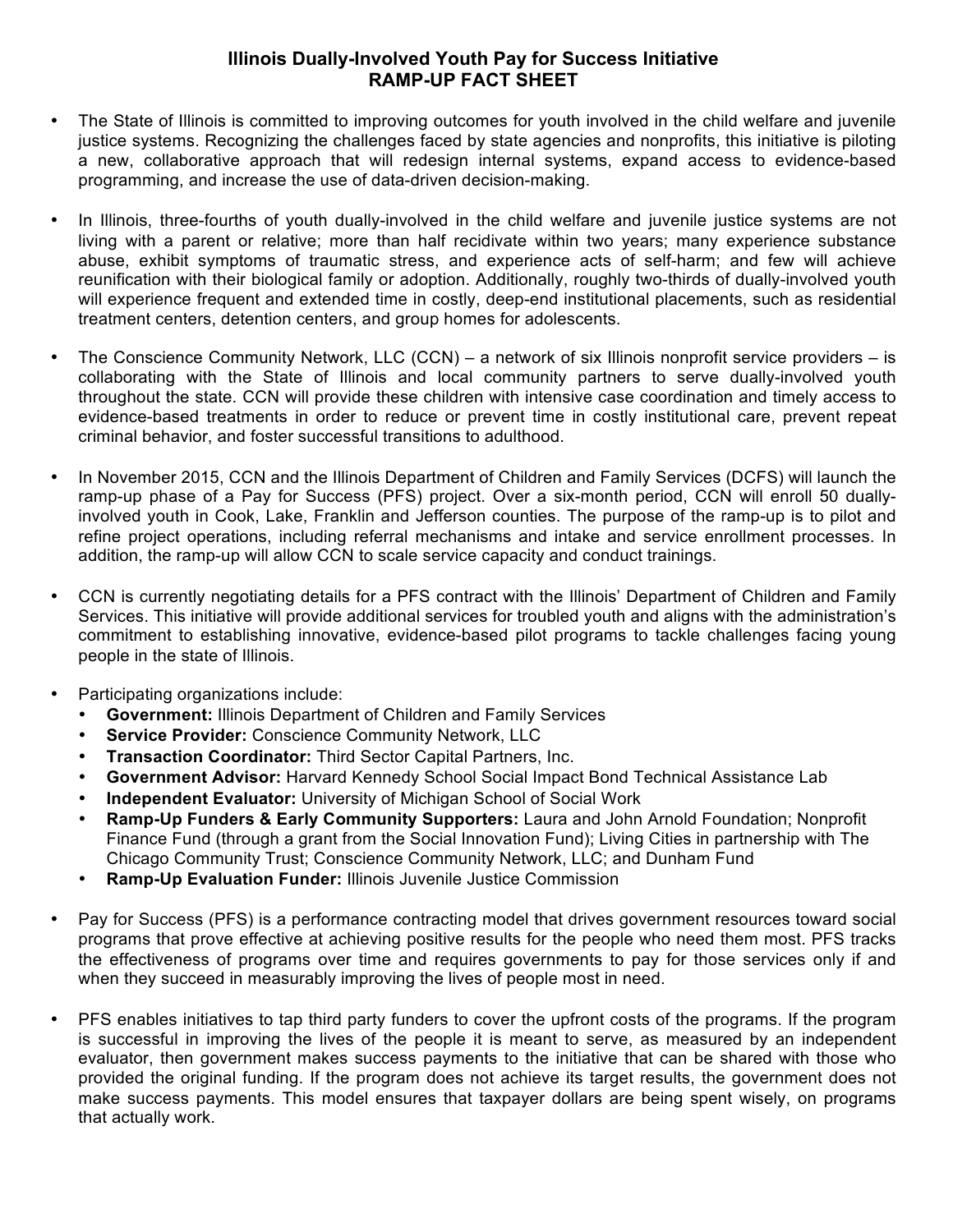## **PROGRAM SERVICE MODEL**

Since dually-involved youth interact with multiple government systems and have unique personal challenges, this project aims to improve outcomes by changing both systems behavior and child and family behavior. This is only possible as a result of the close collaboration of CCN, DCFS, and juvenile courts/probation in developing a system of care that coordinates rapid identification, comprehensive and collaborative case coordination, and increased access to proven clinical programs for Illinois' dually-involved youth.

#### **This Project re-engineers how Illinois identifies and coordinates services for dually-involved youth by:**

- Identifying and referring youth through multiple pathways that overcome data silos, jurisdictional gaps, and notification delays;
- Convening caseworkers and therapists from child welfare and juvenile courts/probation for information sharing, joint assessment, and integrated case planning;
- Intervening early in justice trajectory for high-risk youth providing upstream, ongoing wraparound services instead of waiting to respond to crisis or placement instability; and
- Investing in expanding evidence-based clinical solutions and community-based interventions that address the individual and family behavior needs for dually-involved youth.

CCN's approach is based on the Crossover Youth Practice Model (CYPM), a set of proven practices developed by the Georgetown University McCourt School of Public Policy – Center for Juvenile Justice Reform (CJJR). CYPM has been implemented throughout the U.S. and is focused on breaking down systematic barriers to enable early identification, advocacy in the courts, access to trusted care alternatives, and coordination of case management of dually-involved youth. CCN has partnered with CJJR on the implementation of the model.

Complementing and enhancing the systems change work made possible by the CYPM are a set of evidencebased clinical solutions and additional community-based interventions that address the individual and family behavior needs for dually-involved youth. The Project will scale the available clinical and community-based resources and wraparound services for this population and provide access, as required by each youth and family, to Treatment Foster Care Oregon (TFCO), Multisystemic Therapy (MST), Functional Family Therapy (FFT), Structured Psychotherapy for Adolescents Responding to Chronic Stress (SPARCS), and Attachment Self-Regulation and Competency (ARC). All youth will receive comprehensive case coordination and wraparound services coordinated by CCN in close collaboration with DCFS.

# **SERVICE PROVIDERS**

**Conscience Community Network, LLC** (CCN) members are some of the oldest and most experienced child welfare and juvenile justice providers in Illinois. Members include: One Hope United, Maryville Academy, UCAN, SGA Youth and Family Services, OMNI Youth Services, and Youth Outreach Services. The network was formed in 2011 to explore a care coordination model in response to the Affordable Care Act, and its mandate to use care coordination to address the social determinants of health. When the State of Illinois released the PFS Request for Proposals, CCN recognized that their network, unlike a single service provider, would be needed to provide the continuum of services necessary to serve dually-involved youth effectively and at scale across the state. In addition to the many and diverse services CCN members currently deliver to youth and their families, the members also have significant and trusted relationships with key stakeholders, including DCFS, county court/probation, and IDJJ, that are essential to building the system of care for the initiative. One Hope United will serve as the lead agency for the initiative and will coordinate intake and referrals to different CCN members, and serve as the fiscal agent. Two other critical steps to formalizing this collaboration are integrating separate IT systems, and developing a fidelity monitoring system to ensure consistency in the service delivery model.

## **GOVERNMENT**

**The State of Illinois** supports innovative, evidence-based approaches to solve our toughest social problems. This PFS ramp-up is a multi-agency collaborative effort to provide more effective care to youth as well as direct feedback on how to improve the systems overall. This program aligns with the Governor's criminal justice reform efforts as well as expanding opportunities and securing better outcomes for our hardest to reach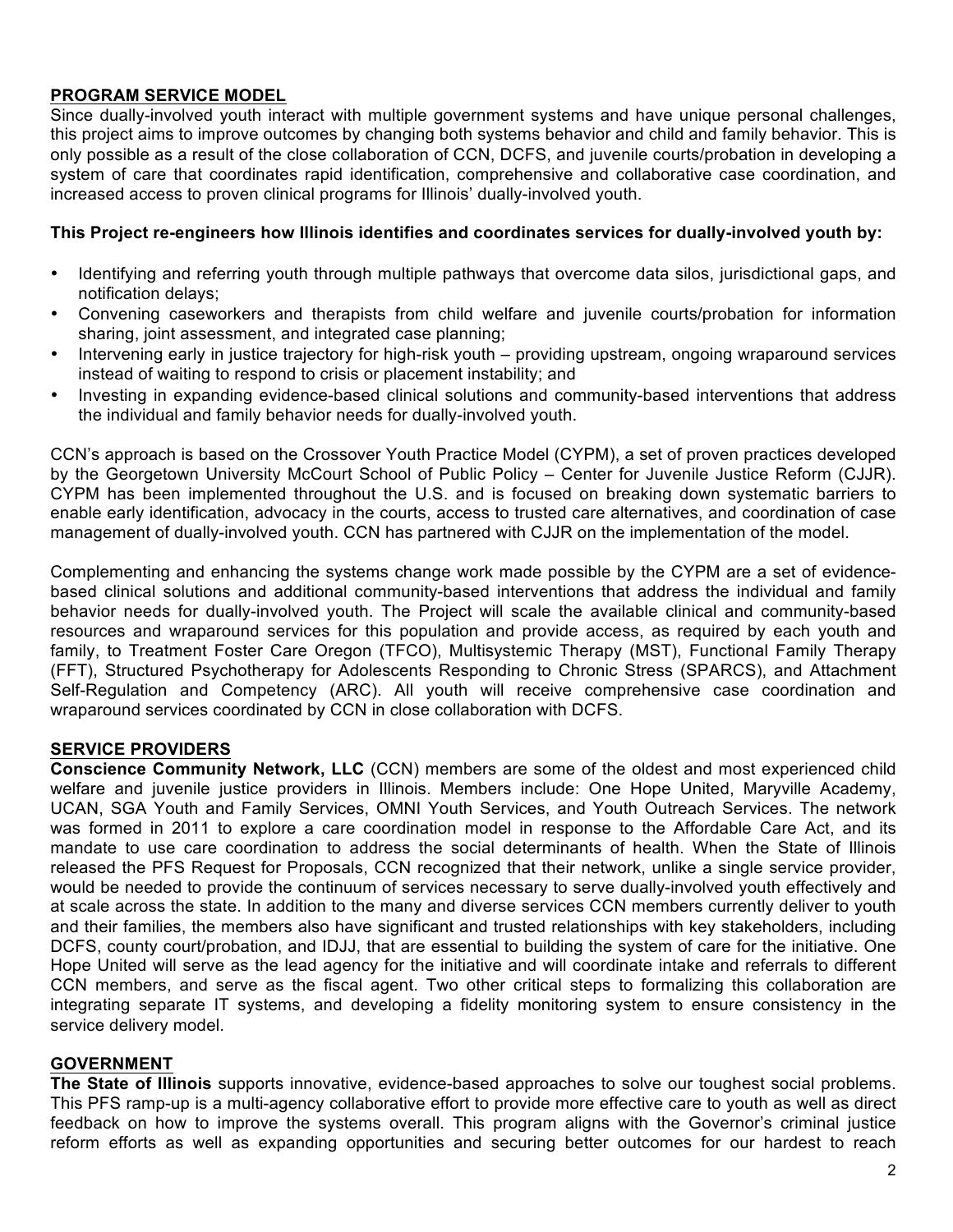populations. The Illinois Department of Children and Family Services' mission is to provide safe, loving homes and brighter futures to all children in Illinois. This Pilot initiative will develop a greater capacity for communitybased treatment options and shed light on how the Department can better serve their dually-involved population.

## **RAMP-UP FUNDERS & EARLY COMMUNITY SUPPORTERS**

The initial ramp-up phase of the project is being funded through a consortium of philanthropic funders, including the service providers. Ramp-up funders will not earn success payments.

- **Laura and John Arnold Foundation** will provide more than \$600,000 of funding.
- **Nonprofit Finance Fund** will provide \$135,000 of funding as part of its federal Social Innovation Fund Pay for Success grant. The \$135,000 will be matched dollar for dollar by ramp-up funders.
- **Illinois Juvenile Justice Commission** will provide \$102,521 of funding.
- **Living Cities** will provide a \$100,000 loan with funds provided by the **Chicago Community Trust**.
- **Conscience Community Network, LLC** will provide \$100,000 of funding.
- **Dunham Fund**, based in Aurora, Illinois, provided early catalytic support for the initiative. In 2013, the Dunham Fund provided funding for a fellow for the State from the Harvard Social Impact Bond Technical Assistance Lab (SIB Lab). In December 2014, the Dunham Fund provided a \$125,000 loan to CCN to support the development of the initiative.

## **INDEPENDENT EVALUATORS**

Professors Joe Ryan, PhD and Brian Perron, PhD from the **University of Michigan School of Social Work** are serving as independent evaluators for the initiative. This team brings substantial expertise on the experiences and outcomes of children engaged with child welfare and juvenile justice systems, both in Illinois and across the nation. They have significant experience designing and implementing rigorous evaluations of social programs, have deep familiarity with Illinois' child welfare and juvenile justice systems and data sources, and serve as principal investigators on high-profile federal grant projects in both Illinois and Michigan, including the Illinois Title IV-E (Alcohol and Other Drug Abuse) Waiver Demonstration. Youth in the ramp-up phase will not be evaluated on any payment metrics and will be excluded from future success payments.

## **TRANSACTION COORDINATOR**

**Third Sector Capital Partners, Inc.** leads governments, high-performing nonprofits, and private funders in building evidence-based initiatives that address society's most persistent challenges. As experts in innovative public-private financing strategies, Third Sector is an architect and builder of the nation's most promising PFS projects including the Commonwealth of Massachusetts; Cuyahoga County, Ohio; and Santa Clara County, California. A 501(c)(3) nonprofit based in Boston and San Francisco, Third Sector has provided on-going advisory services to CCN throughout the development of the initiative.

#### **GOVERNMENT ADVISOR**

The **Harvard Kennedy School Social Impact Bond Technical Assistance Lab** (SIB Lab) conducts research on how governments can foster social innovation and improve the results they obtain with their social spending. With support from the Dunham Fund, the SIB Lab has provided pro bono technical assistance to the State of Illinois since 2013.

## **INITIATIVE TIMELINE**

In spring 2013, the State of Illinois announced the launch of a Pay for Success program. The Harvard Kennedy School's Social Impact Bond Technical Assistance Lab (SIB Lab) received a grant from the Aurora-based Dunham Fund to support the initiative in Illinois, and the Governor's Office of Management and Budget (GOMB) issued a Request for Information to solicit ideas for issue areas that could be a fit with the PFS model. In September 2013, the state issued a Request for Proposals offering additional services and resources for troubled youth by providing service providers with flexible upfront funds to pursue innovation and scale.

In May 2014, through this Request for Proposals process, the Conscience Community Network, LLC (CCN), a pre-existing coalition of six leading Illinois nonprofit child welfare and juvenile justice providers, was selected to